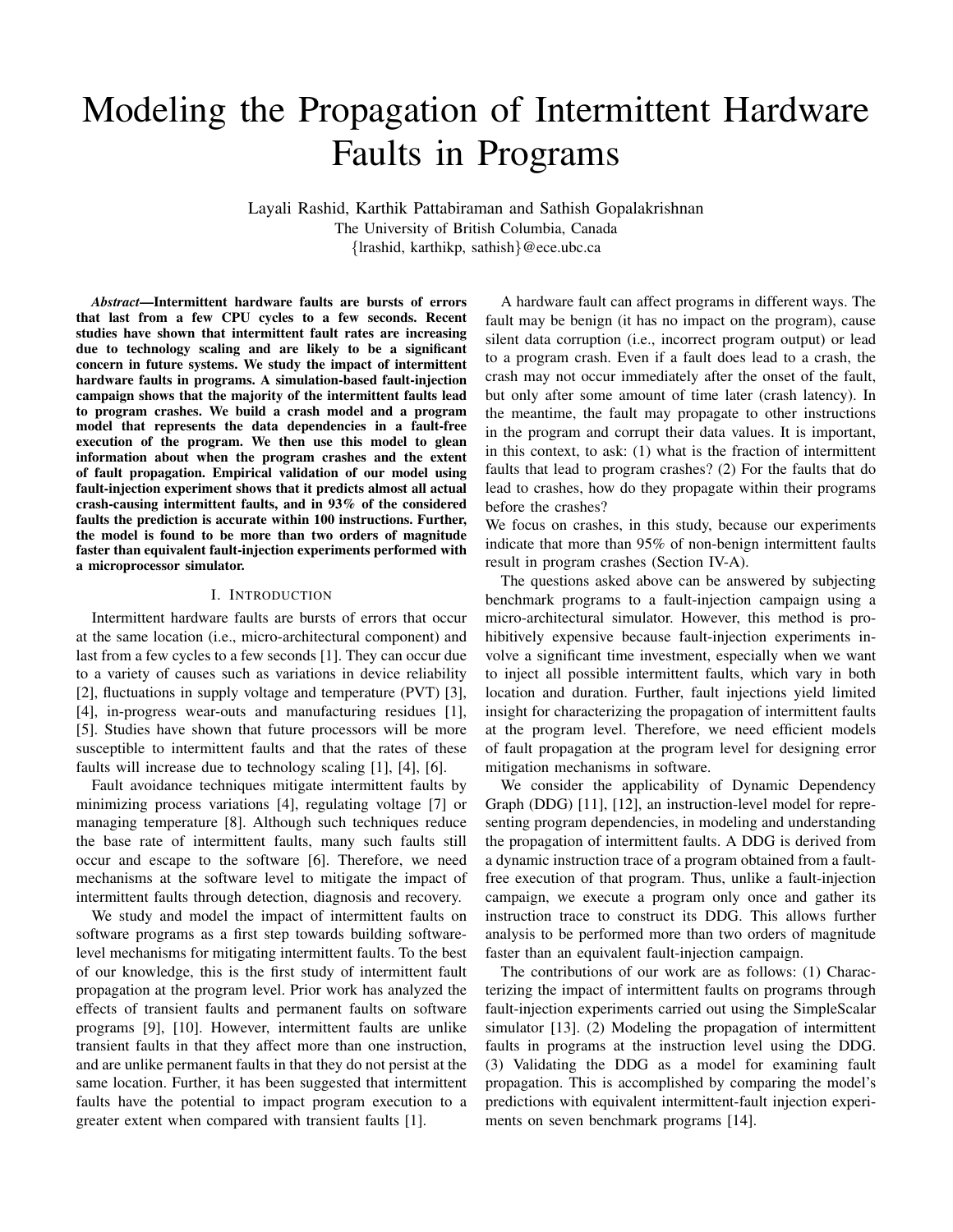The main results of the study are as follows:

- The predominant impact of an intermittent fault on software is a program crash. Between 62% and 79% (varied by benchmark) of the faults we injected led to program crashes. Of the remaining fault injections, between 20% and 34% were benign, and only about 4% of injected faults resulted in silent data corruption.
- Using the DDG model, we were able to predict almost all the crashes observed in the fault-injection experiments. The false negative rate of the predictions was at most 0.06% and the false positive rate was about 20%.
- The DDG model's predictions of a fault's crash location and propagation were accurate to within 100 dynamic instructions of the actual values for about 93% of the faults. The discrepancies in the remaining faults were due to aspects of program execution that were not captured by the DDG model, such as errors affecting stack pointers.
- Analysis using the DDG model required 4 to 89 seconds per benchmark, while the equivalent fault injections with the SimpleScalar simulator required 6 to 70 hours per benchmark.

### II. METHOD

In this section, we: (1) describe our fault model, and create a crash model to reason about where programs crash due to intermittent faults, (2) define two metrics to characterize the propagation of intermittent faults in programs, and (3) show how to calculate the values of those metrics using a Dynamic Dependency Graph (DDG) [11] model of the program.

# *A. Fault Model*

While intermittent faults may manifest themselves in programs in many ways, we focus on fault bursts that affect multiple consecutive instructions in an execution of a program. In our model, an intermittent fault can be specified by the program instruction that is being executed when the fault starts and by the number of instructions over which the fault persists (the length). We also assume that all instructions within a fault burst are affected by the fault. Our fault model can capture different fault types including:

- Instruction decoding errors that result in a different instruction being executed than the intended one.
- ALU errors that affect the computational operations and produce erroneous results. This includes errors in source registers, destination registers and the ALU's combinational circuitry.
- Load/store unit errors that result in loading/storing data from/to incorrect memory locations.

We assume that the processor's memory hierarchy (caches and main memory) is reliable and hence do not consider memory/cache errors. This is reasonable as such errors can be detected by parity or ECC (in memory). We also assume that the processor's control logic is error-free. This is also reasonable because the control logic constitutes a very small portion of the processor.

#### *B. Crash Model*

It is important to build an accurate model of when programs crash due to an error. This is because all errors, and more importantly the propagation of all errors within programs, will of course end at the instance of a program crash. We focus on crashes because they are the most common consequences of intermittent faults (as we show in Section IV). Moreover, when encountering a crash-causing error, programs do not necessarily crash immediately. They rather continue executing, leading to error propagation. This in turn can result in extended down-times or corruption of permanent state [9]. Hence, crashes are not always benign or fail-stop.

Previous studies (e.g., [15]) have shown that executing instructions that use erroneous pointer values will likely lead to program crashes at the same instruction. The crash model therefore assumes that a program crashes when a fault propagates to any of the following:

- 1) memory address in a load or store instruction,
- 2) destination address of a branch instruction or
- 3) destination or return addresses of a function call.

This crash model is conservative and over-approximates the set of circumstances that may lead to a crash. We study the consequences of this over-approximation in Section IV-D.

# *C. Terms and Definitions*

In the definitions below, a transient fault is assumed to affect a single instruction, while intermittent faults affect two or more instructions in the program.

Node is a value produced by a dynamic instruction during program execution. A node can be a data value or a memory address. Further, a node can be read multiple times but is written only once during execution.

Dynamic Dependency Graph (DDG) is a directed acyclic graph that models the dynamic data dependencies among nodes generated during a program's execution. The dependencies are represented as edges in the graph, and are annotated based on the type of dependency (address/regular). DDGs have been used in prior work for understanding and analyzing program behavior [11], [12], [16]. To the best of our knowledge, we are the first to use DDGs in modeling the propagation of intermittent errors.

 $CrashNode(i)$  is the node at which a program crashes due to a transient fault at node  $i$  (as per the crash model).

**Transient Propagation Set or**  $TPS(i)$  is the set of nodes to which a transient fault that occurs at node  $i$  propagates until it reaches  $CrashNode(i)$ .

 $CrashNode(i<sub>s</sub>, i<sub>e</sub>)$  is the node at which a program crashes due to an intermittent fault that starts at node  $i_s$  and ends at another node  $i_e$ , where  $i_s$  and  $i_e$  are DDG nodes such that  $i_s < i_e$  (as per the crash model).

**Intermittent Propagation Set or**  $IPS(i_s, i_e)$  is the set of nodes to which an intermittent fault, that starts at node  $i_s$  and ends at  $i_e$  propagates until it reaches  $CrashNode(i_s, i_e)$  or  $i_e$ , whichever comes later.

**Crash Distance or**  $CD(i_s, i_e)$  is the number of nodes that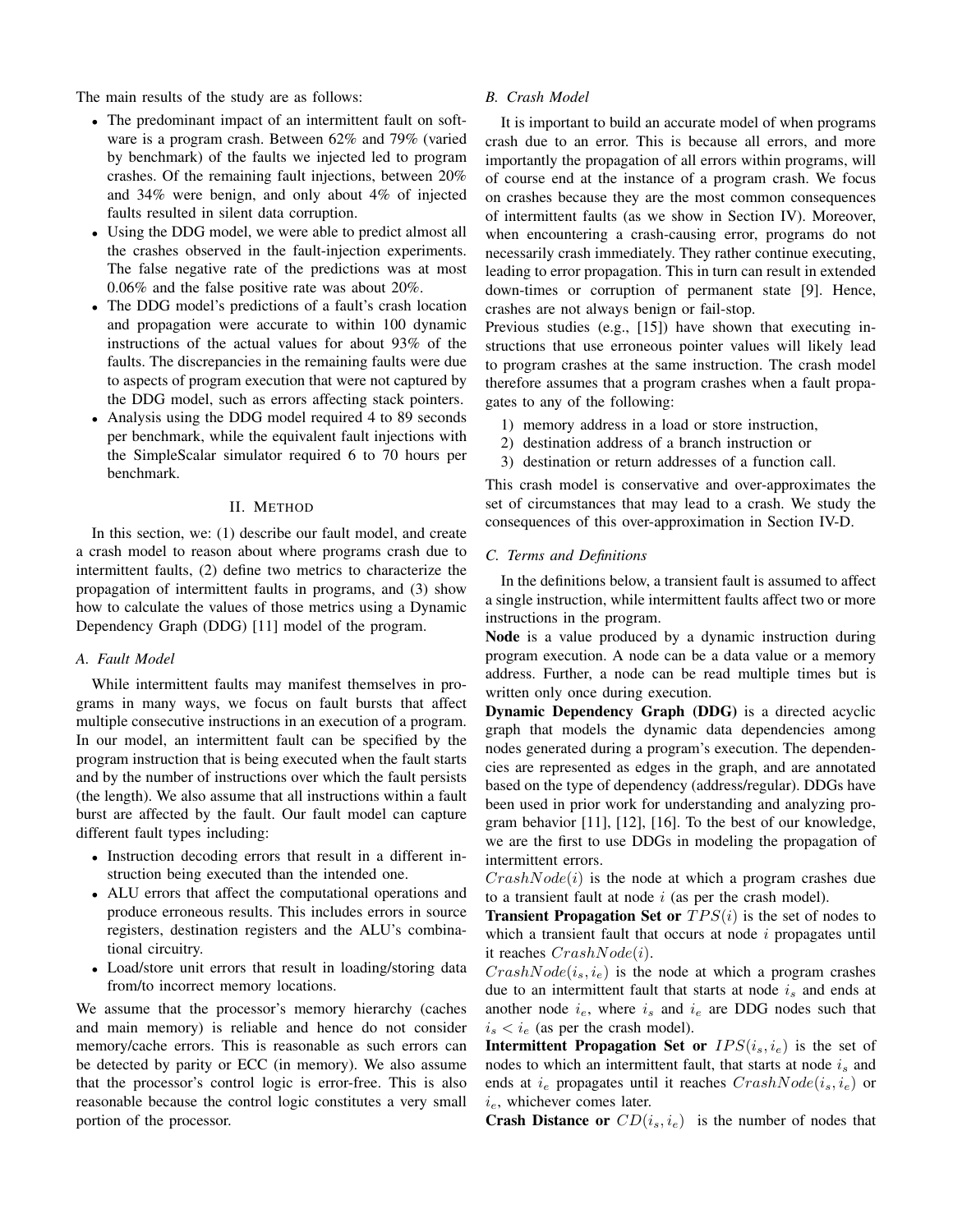are generated by a program from the start of an intermittent fault occurring between node  $i_s$  and node  $i_e$  and until  $CrashNode(i<sub>s</sub>, i<sub>e</sub>)$  is reached.

#### *D. Computing the Intermittent Fault Propagation Set*

In order to compute the propagation set for an intermittent fault in a program  $(IPS)$ , a DDG is constructed from a trace file of a fault-free program execution. The construction of the DDG uses established techniques [11], [16] and hence will not be elaborated here. Because we use  $TPS(i)$  in computing  $IPS(i_s, i_e)$ , we first explain how to compute  $TPS(i)$  below. The following steps are repeated for every node  $i$  in the DDG model (in topological sort order of nodes<sup>1</sup>).

- 1) Compute  $CrashNode(i)$  by recursively following the data paths of all successors of the node  $i$  in best-first fashion, which relies on the order in which nodes appear in a fault-free run, and stopping when a potential crash point is reached (as per the crash model). Note that while a node may have multiple crash nodes, we only need the earliest crash node since the execution stops thereafter.
- 2) Compute  $TPS(i)$ , by performing a best-first search starting from the successors of node  $i$  until we reach  $CrashNode(i)$ . The TPS consists of all nodes visited in the best-first search traversal. We consider every node in the DDG model as a potential starting point for an intermittent fault, and consider all possible intermittent fault lengths from that node. For each intermittent fault  $(i_s, i_e)$ , we do the following:
- 3) Compute  $CrashNode(i_s, i_e)$  as the earliest crash node among all crash nodes of the nodes between  $i_s$  and  $i_e$ (inclusive), i.e., it is the minimum of  $CrashNode(i)$ ,  $i \geq i_s$  and  $i \leq i_e$ .
- 4) Compute  $CrashDistance(i_s, i_e)$  as the number of nodes between the start of the intermittent fault, namely  $i<sub>s</sub>$  and the crash node of the intermittent fault, namely  $CrashNode(i_s, i_e).$
- 5) Compute  $IPS(i_s, i_e)$  as the union of the  $TPS'(i)$  such that i is between  $i_s$  and  $i_e$  (inclusive), where  $TPS'(i)$ is equal to  $TPS(i)$  computed with  $CrashNode(i)$ equal to  $CrashNode(i<sub>s</sub>, i<sub>e</sub>)$ . In other words, an IPS includes all nodes in the TPSs of nodes over which the intermittent fault spans, until the  $CrashNode(i_s, i_e)$  is reached, after which no more nodes are added.

# *E. Example of IPS/CD Computation*

In this section, we demonstrate how to compute the CD and IPS of an intermittent fault using an example code fragment from Table I. Note that, for this example only, we assume a loop-free program and hence there is a one-to-one mapping between nodes and instructions. In general, loops do not present a problem as the DDG model is constructed from a dynamic execution of a program and hence all loop iterations are unrolled in execution. In the example code fragment, elements at indices 5, 6 and 7 of an array (starting

TABLE I CODE FRAGMENT TO ILLUSTRATE IPS/CD COMPUTATION.

| <b>Code Fragment</b>  | <b>Explanation</b>              | Node |
|-----------------------|---------------------------------|------|
| mov R1, $#5$          | $R1 \leftarrow 5$               |      |
| mov R2, $#6$          | $R2 \leftarrow 6$               |      |
| mov $R3, #7$          | $R3 \leftarrow 7$               |      |
| ld R4, R1, Array_Addr | $R4 \leftarrow [R1+ArrayAddr]$  |      |
| Id R5, R2, Array_Addr | $R5 \leftarrow [R2+Array Addr]$ |      |
| Id R6, R3, Array_Addr | $R6 \leftarrow [R3+Array Addr]$ |      |
| mult R7, R5, R4       | $R7 \leftarrow R5xR4$           |      |
| add R8, R7, R6        | $R8 \leftarrow R7xR6$           |      |

at  $Array\_Addr$  are loaded into registers R4, R5 and R6, respectively. Then, the first two registers are multiplied and the result is stored in R7. Finally, registers R7 and R6 are added and the result is stored in R8.

Figure 1 shows the DDG for the code fragment in Table I. The last column of the table shows mapping from instructions to DDG nodes. In the figure, nodes are drawn as circles with the node number inside the circle. The edges represent the type of dependencies among nodes and are labeled with the operand's type, where A is an address operand and R is a register operand. Assume that an intermittent fault affects the first two instructions in Figure 1. We want to compute  $IPS(1, 2)$ . Because we use  $TPS(i)$ ,  $i = \{1, 2\}$ to compute  $IPS(1, 2)$ , we first explain how to compute  $TPS(i)$ . Recall that  $TPS(1)$  is the set of nodes to which a transient error at node 1 propagates. Hence, it includes at least the node at which the error occurs, namely node 1. Node 1 has a successor node 4, which corresponds to the dynamic instance of the instruction  $ld$  R4, R1,  $Array\_Addr$ . Hence  $TPS(1) = \{1, 4\}$ . However, node 1 is used as an address operand in the instruction (A operand), hence the program crashes at this instruction (as per the crash model). Therefore,  $CrashNode(1) = 4$  and  $TPS(1) = \{1, 4\}$ . Similarly, we can compute  $TPS(2) = \{2, 5\}$  and  $CrashNode(2) = 5$ . To compute  $IPS(1, 2)$ , we first find  $CrashNode(1, 2)$ , which is the minimum of the crash nodes for nodes between 1 and 2 (inclusive).  $CrashNode(1, 2)$  $min(CrashNode(1),CrashNode(2)) = CrashNode(1) =$ 4. We then compute the union of  $TPS(1)$  and  $TPS(2)$ , only including nodes at or before  $CrashNode(1)$ . Consequently,  $IPS(1, 2) = \{1, 2, 4\}$ . Note that node 5 is not included in  $IPS(1, 2)$  even though it was included in  $TPS(2)$  because it is generated after its crash node 4.  $CrashDistance(1, 2)$  is the number of nodes generated from the start of the intermittent fault until its crash node 4, i.e.,  $CrashDistance(1, 2) = |\{1, 2, 3, 4\}| = 4.$ 

#### III. EXPERIMENTAL SETUP

We now describe the experimental setup used to study the impact of intermittent faults on programs and to validate the DDG model. We used the Siemens benchmark suite [14], which comprises seven programs written using the C language. The programs range between 100 to 1000 lines of code (Table II). For each program, we chose arbitrary input from the corresponding test suite. We conducted our experiments on an

<sup>&</sup>lt;sup>1</sup>Recall that a DDG is a directed acyclic graph and hence it has no cycles.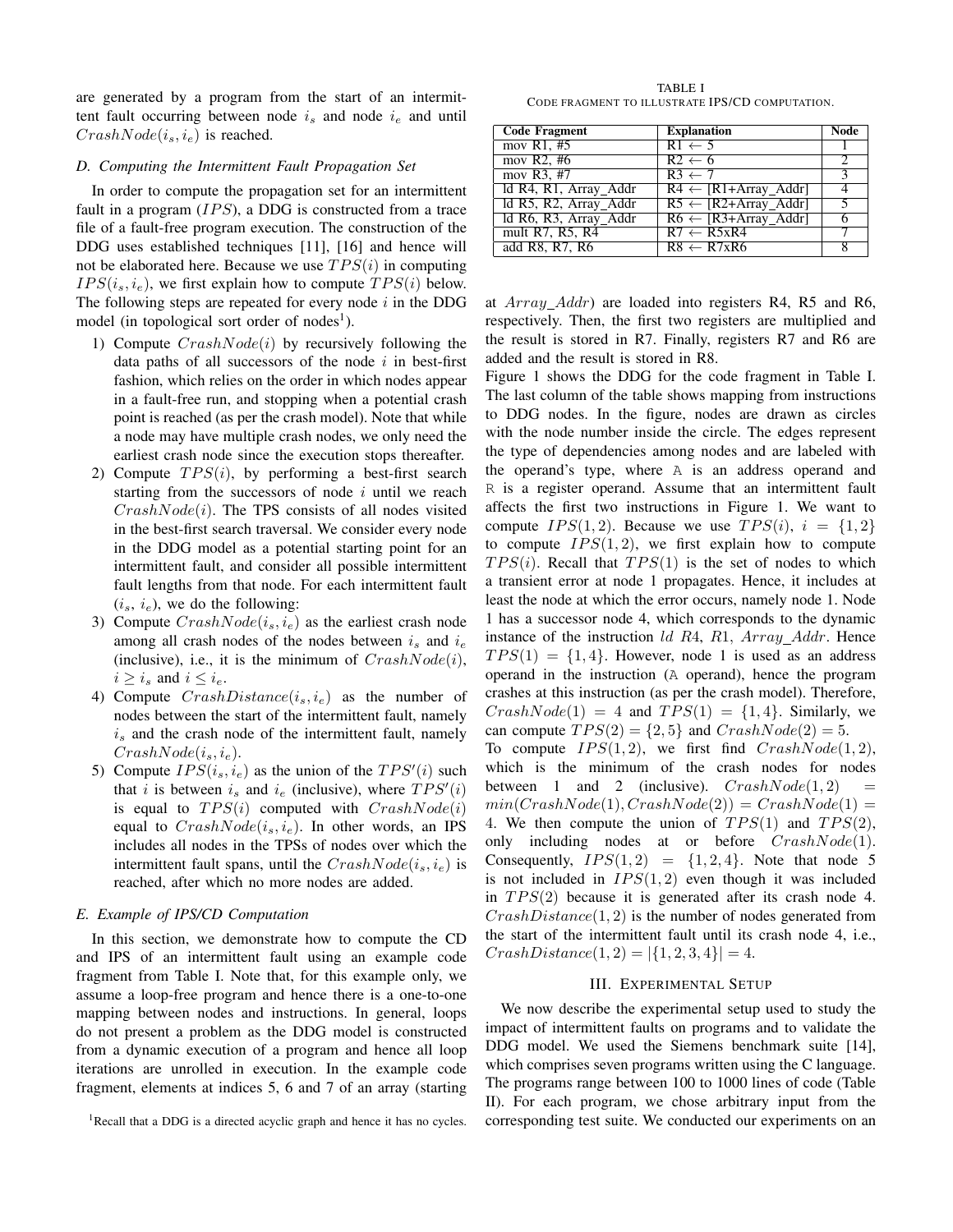

Fig. 1. The DDG corresponding to code fragment in Table I.

TABLE II BENCHMARKS AND THEIR DESCRIPTIONS.

| <b>Benchmark</b>      | <b>Description</b>                                |
|-----------------------|---------------------------------------------------|
| Tot info              | Offers a series of data analysis functions        |
| Print Tokens          | Breaks the input stream into a series of lexical  |
|                       | tokens according to pre-specified rules           |
| Replace               | Searches a text file for a regular expression and |
|                       | replaces the expression with a string             |
| Teas                  | Aircraft collision avoidance application          |
| Print Tokens2         | Breaks the input stream into a series of lexical  |
|                       | tokens according to pre-specified rules           |
| Schedule              | A priority scheduler for multiple job tasks       |
| Schedule <sub>2</sub> | A priority scheduler for multiple job tasks       |

Intel Xeon E5345 Quad Core 2.33GHz system with 8GB main memory and 4MB of L2 cache. The experiments consisted of two phases: the first phase used the DDG model to compute IPS and CD, while the second phase evaluated the accuracy of the DDG model using fault-injection experiments.

# Phase 1: Computing the propagation set and the crash distance

We modified sim-safe from the SimpleScalar simulator [13] to capture the instruction trace of a fault-free program execution. For each instruction executed by the program, SimpleScalar recorded the instruction's type and the node(s) used and generated by the instruction to a trace file. It also recorded the order in which the dynamic instructions were executed (i.e., the program's control flow). Based on this instruction trace, we constructed the DDG model of the program, and considered potential intermittent faults. These faults ranged in length from 2 to 10 instructions and would start at any node in the DDG, one fault at a program run (the maximum fault length we considered was 10 nodes since we found that the average CD for 90% of intermittent faults was 8 nodes). If the fault resulted in a crash, we calculated its expected IPS and CD values using the DDG model. If it did not result in a crash, we ignored the fault since we focused only on crash-causing faults in this study.

# Phase 2: Evaluating the accuracy of the DDG model

We injected the faults considered by the DDG into a modified SimpleScalar simulator [13]. We modified sim-safe from SimpleScalar to mimic the behavior of the operating system when an application crashes [16]. As before, the fault length ranged from 2 to 10 nodes. For each one of these intermittent faults, SimpleScalar executed the application and injected a single fault (a single bit-flip into a randomly chosen byte) into the corresponding output registers of the instructions that

are spanned by the fault. If the program crashed, SimpleScalar generated a crash dump file that contained the node and the instruction PC at which the program crashed and a list of erroneous nodes in the program (i.e., the IPS of the fault)<sup>2</sup>. Otherwise, it executed the application to completion and compared the application's output with the expected output (golden run). In case of a mismatch, the fault is considered a Silent-Data Corruption (SDC) fault. Otherwise it is considered a benign fault, as it has no effect on the program.

We counted the number of faults that were predicted to cause crashes but did not actually do so in SimpleScalar (false positives), and the faults that caused crashes in SimpleScalar but were not predicted to do so using the DDG model (false negatives). For the faults that were predicted to cause crashes and actually did so in SimpleScalar, we compared their CD and IPS values with the values predicted using DDG (for the same faults).

# IV. RESULTS

In this section, we first characterize the impact of intermittent faults on programs by injecting faults using SimpleScalar [13]. We measure the percentage of crashes, silent data corruptions and benign faults for the injected faults (Section IV-A). We then assess the accuracy of the DDG model along three different dimensions: (1) number of crashes, (2) crash distances, and (3) propagation sets. Further, we focus on the differences between the expected and actual crash distances to understand the reasons behind these variations (Section IV-D). Finally, we examine the relationship between the fault length(s) and the predicted and real CDs and IPSs (Section IV-E).

Performance: We measure the time taken by DDG and SimpleScalar-based fault injections to obtain the results reported in this section. Table III shows the execution times (in seconds) for each program. In addition, we measure the total number of DDG nodes generated by each benchmark and the total number of intermittent faults considered for the program<sup>3</sup> . The DDG model takes 4 to 89 seconds to find all potential crash-causing faults. In comparison, the faultinjection experiments in SimpleScalar require about 21600 to 252000 seconds (6 to 70 hours) to complete for the same set of intermittent faults.

To further study how time is spent in the DDG model, we present the breakdown of the DDG execution time for the largest benchmark, schedule2. For this program: the tracegathering run takes 3.0 seconds, DDG construction takes 18.5 seconds and computation of the metrics takes 67.1 seconds. Note that the DDG-construction and trace-gathering overheads are both one-time costs that can be amortized over the number of intermittent faults considered. Moreover, the time complexity of building the DDG is linear with respect to the number

 $2$ Our modified version of the simulator maintained DDG information even during the fault-injections phase. We assumed that nodes corresponded to the same PCs in DDG and SimpleScalar.

<sup>3</sup>Number of faults injected into a benchmark depends on the number of instructions in that benchmark.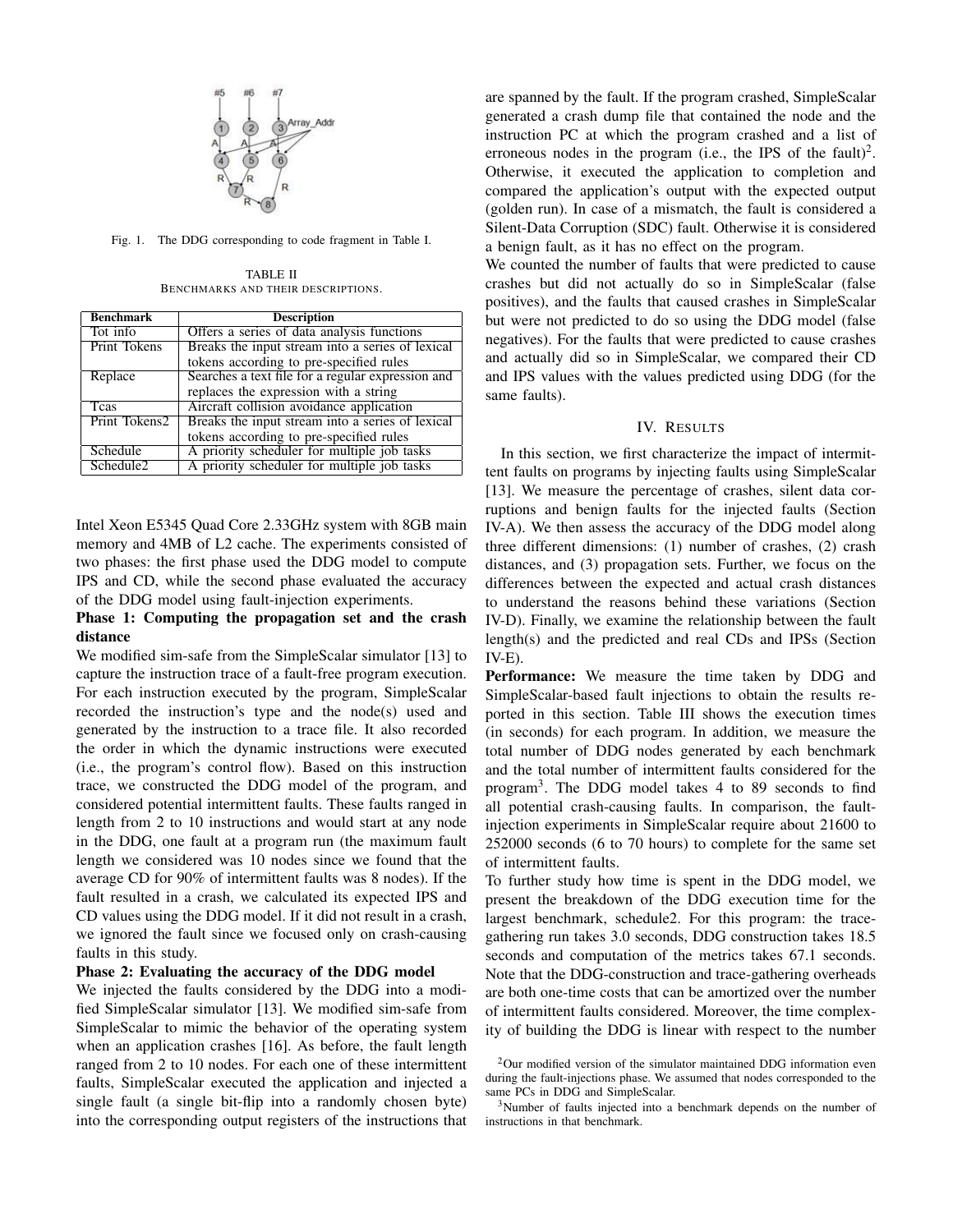Benchmark No. of **Nodes**<br>25640 No. of **Faults**<br>230715 Time Req. by the DDG Time Req. by the  $SS$ <br> $43200$ Tot info 25640 230715 11 43200 Print Tokens 26366 237276 11 46800<br>Replace 12417 111735 6 28800 Replace 12417 111735 6 28800<br>Tcas 8532 76770 4 21600 Tcas 8532 76770 4 21600 Print Tokens2 24081 216711 11 39600<br>Schedule 137777 1239948 53 244800 Schedule 137777 1239948 53 244800<br>Schedule2 210875 1897830 89 252000 Schedule2 | 210875 | 1897830 | 89

TABLE III REQUIREMENTS OF THE DDG MODEL AND SIMPLESCALAR INJECTIONS IN NUMBER OF NODES AND TIME IN SECONDS.

TABLE IV BREAKDOWN OF FAILURE CATEGORIES IN SIMPLESCALAR(SS).

| <b>Benchmark</b>      | Rate of SS<br><b>Crashes</b> | Rate of SDC | Rate of Be-<br>nign Faults |
|-----------------------|------------------------------|-------------|----------------------------|
| Tot info              | 73.94%                       | 5.11\%      | 20.95%                     |
| <b>Print Tokens</b>   | $62.07\%$                    | 4.01%       | $33.91\%$                  |
| Replace               | 72.76%                       | 4.10%       | 23.13%                     |
| <b>T</b> cas          | 73.62%                       | 3.01%       | 23.38%                     |
| Print                 | $64.95\%$                    | 3.65%       | 31.39%                     |
| Tokens2               |                              |             |                            |
| Schedule              | 79.02%                       | $3.04\%$    | 17.94%                     |
| Schedule <sub>2</sub> | 75.56%                       | 2.26%       | 22.18%                     |

#### of instructions.

Thus, *DDG is more than two orders of magnitude faster than the SimpleScalar-based fault injections for the applications studied, and is a more scalable technique for evaluating the effects of intermittent faults on programs.* Future work will examine the scalability of the DDG to even longer programs.

# *A. Classifying Intermittent Faults Impact*

In this subsection, we study the effects of intermittent faults on programs using SimpleScalar-based fault injections. The experiments in this section do not involve the DDG (Table IV).

Of the total number of faults injected, we find that 70.52% result in crashes, 3.43% in Silent-Data-Corruption (SDC), and the remaining 26.05% in benign outcomes, i.e., they do not alter the program's output. Thus, of the intermittent faults that are non-benign (i.e., 73.95% of total faults), 95.11% result in a program crash. This high percentage reaffirms our focus on crash-causing intermittent faults in this study.

Moreover, we find that 34.39% of the total crashes (not shown in Table IV) are truncated, i.e., the intermittent fault causes a crash in the very first affected instruction. Most of these truncated intermittent faults affect memory-instructions such as loads, stores and jump instructions.

## *B. Intermittent Faults' Crash Distances*

We present the absolute values of the crash distances for the faults injected in SimpleScalar. A significant number of the crash distances (99.71% on average) are within 10000 instructions. However, there is a small fraction of intermittent faults (0.29%) that have larger CDs than 10000 (Table V). We find that at-most 0.28% of faults result in crashes beyond one hundred thousand instructions from their start nodes. Such

TABLE V CRASH DISTANCES FOR LONG LATENCY INTERMITTENT FAULTS IN SIMPLESCALAR.

| <b>Benchmark</b>      | < 10000 | 10000-<br>100000 | 100000-<br>1000000 |
|-----------------------|---------|------------------|--------------------|
| Tot info              | 99.52%  | 0.20%            | 0.28%              |
| <b>Print Tokens</b>   | 99.81%  | 0.14%            | 0.05%              |
| Replace               | 99.88%  | 0.09%            | 0.03%              |
| Teas                  | 99.69%  | 0.28%            | 0.03%              |
| Print Tokens2         | 99.82%  | 0.13%            | 0.05%              |
| Schedule              | 99.62%  | 0.27%            | 0.11%              |
| Schedule <sub>2</sub> | 99.80%  | 0.09%            | 0.11%              |

faults result either in changes to the control flow of the program or in very deep loop iterations.

# *C. Evaluating the Accuracy of the Expected Number of Crashes*

We assess the accuracy of the DDG model by comparing its predictions to the fault-injection results obtained from the SimpleScalar-based fault-injection campaign (Section III). These comparisons include: (1) the difference between intermittent faults that are expected to lead to crashes and those that actually do so (Table VI), (2) the difference between the predicted intermittent faults' CDs and the actual ones (Figure 2), and (3) the differences between the predicted intermittent faults' IPSs and the actual ones (Figure 3).

We measure the percentage of intermittent faults that are expected to result in crashes and actually do so in SimpleScalar (i.e., true expected crashes). We also measure the percentage of faults causing crashes that occur in SimpleScalar but are not predicted by the DDG model (i.e., false negatives). Table VI shows the results.

Table VI shows that 74% to 81% of the faults in the total expected crashes category are true expected crashes, i.e., they crash in both DDG and SimpleScalar. The remaining faults do not lead to a crash, but rather lead to benign outcomes and SDCs in SimpleScalar. Hence, they are false-positives. This inaccuracy arises because the crash model used in the DDG (Section II-B) is conservative and hence over-estimates the number of crashes that occur in reality (i.e., in SimpleScalar). Further, Table VI also shows that 0.00% to 0.06% of the total number of crashes in SimpleScalar are not predicted by DDG. These are false negatives for the DDG model. We find that these missed crashes are due to faults that are either injected into arithmetic instructions that update the stack pointer or into registers that store very large values (hence, injecting a fault into these registers would likely cause an integer overflow, which is not modeled by the DDG).

Moreover, most of the mis-predicted intermittent faults in each benchmark start at the same node (a node is a value produced by a dynamic instruction) which suggests that they are localized to specific code segments. Future work will attempt to improve the DDG model to account for these faults.

To quantify the accuracy of the predicted crash distances (i.e., the total number of nodes generated by a program from the start of an intermittent fault to the point of the crash),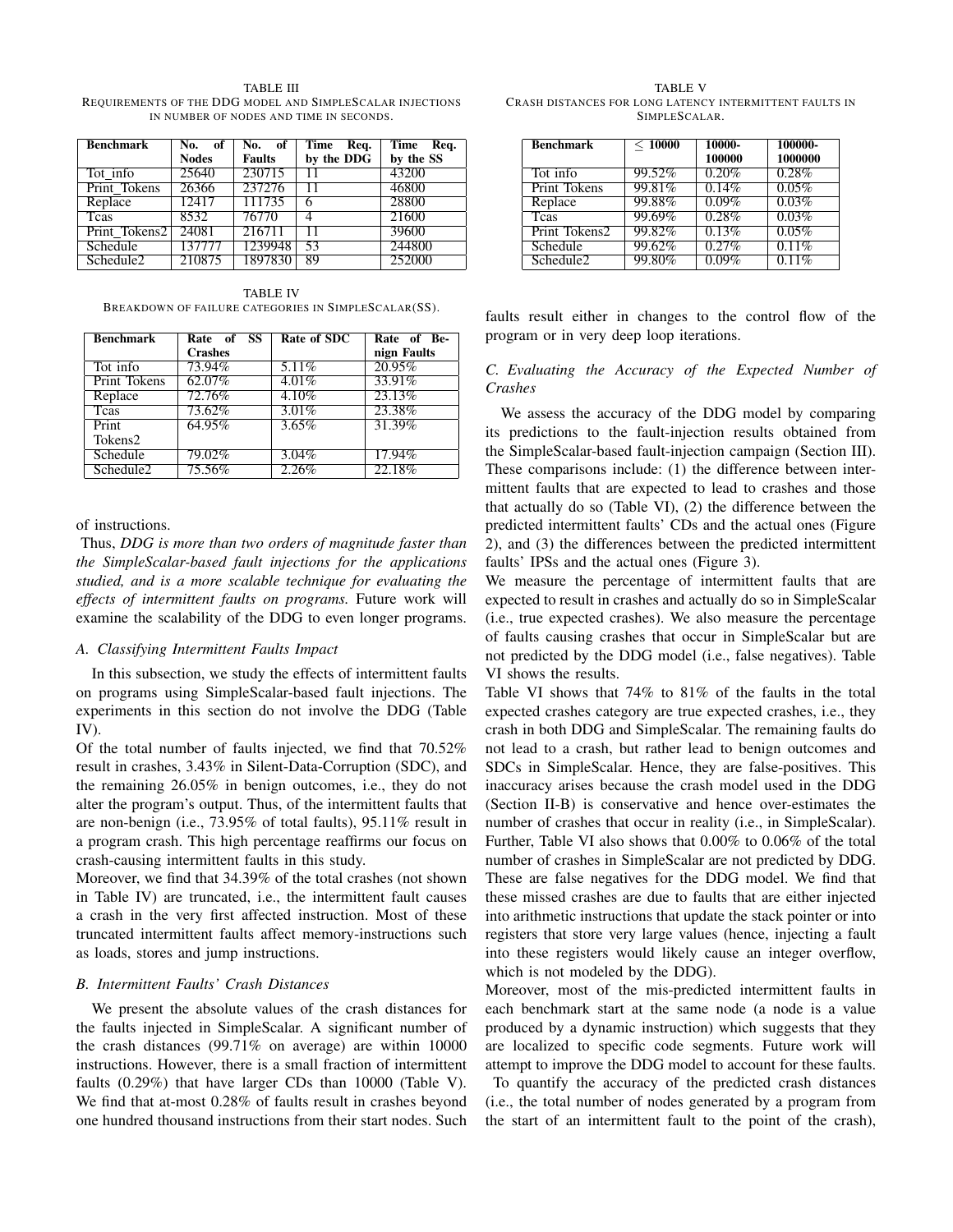TABLE VI THE PERCENTAGES OF TRUE EXPECTED CRASHES AND MISSED CRASHES FOR EACH BENCHMARK.

| <b>Benchmark</b>      | Percentage of True      | Percentage of Missed |
|-----------------------|-------------------------|----------------------|
|                       | <b>Expected Crashes</b> | <b>Crashes</b>       |
| <b>Tot Info</b>       | 74%                     | 0.01%                |
| <b>Print Tokens</b>   | 78%                     | 0.03%                |
| <b>Replace</b>        | 79%                     | $0.00\%$             |
| <b>T</b> cas          | 77%                     | $0.00\%$             |
| <b>Print Tokens2</b>  | 76%                     | 0.06%                |
| <b>Schedule</b>       | 81%                     | 0.03%                |
| Schedule <sub>2</sub> | $78\%$                  | $0.05\%$             |



Fig. 2. The difference between actual CDs in SimpleScalar and the corresponding CDs as predicted by the DDG model.

we compare the Crash Distances (CDs) of the injected faults in SimpleScalar to those predicted by the DDG model. We measure the percentages of faults whose CDs differ from their predicted CDs (independent of the fault's start node and its length) and plot their distribution with respect to the differences in Figure 2.

We find that for 86% of the faults whose CDs differ, the DDG model under-estimates the CD (i.e., the actual CD is larger than the corresponding predicted CD). This is because DDG is conservative in predicting crashes. However, we find that 75 to 82% of the predicted crash distances are within 10 nodes and, 89 to 93% are within 100 nodes of the actual crash distances for all programs. This shows that the DDG model is accurate in predicting the CDs of crash-causing faults to within 100 nodes of their actual CDs.

To evaluate the accuracy of the Intermittent Propagation Set (i.e., the number of nodes affected by the intermittent fault before the program crashes, IPS) by the DDG model, we compare the IPSs resulting from the injected faults in SimpleScalar to those predicted by the DDG model. We compute the difference set of the two sets and measure the cardinality of this set (i.e., the number of nodes that are different). Figure 3 shows the percentage distribution of the difference set's cardinalities.

We find that 88 to 94% of the difference sets' cardinalities are within 10 nodes and that 93 to 97% are within 100 nodes



Fig. 3. The cardinality of the difference set of actual IPSs in SimpleScalar and the corresponding IPSs as predicted by the DDG model.

across all programs. Thus, the DDG model is highly accurate in predicting the IPS of intermittent faults that cause crashes to within 100 nodes of their actual IPS. Further, the divergence between the expected and actual IPS is even smaller than the observed divergences for the CDs. Hence, out of the faults whose CDs deviate by more than 100 nodes from the expected CDs, only about half exhibit deviations in the IPS by more than 100 nodes. This illustrates that faults that take a long time to crash do not always propagate extensively in the program.

In summary, the DDG is highly accurate in predicting both CDs and IPSs of crash-causing faults in SimpleScalar (to within 100 nodes). However, there are also large variations between the predicted and observed values in 5 to 10% of the faults. We elaborate on the reasons for these variations in the next sub-section.

# *D. Understanding the Differences between DDG and SimpleScalar*

To understand the rationale for the deviations between expected and actual intermittent faults properties (CD and IPS), we classify the faults predicted by DDG into two categories: faults with low CDs and faults with high CDs (Table VII), where low means less than or equal to 100 nodes and high means larger than 100 nodes. We further divide each category into three sub-categories based on their manifestation in SimpleScalar: low CDs, high CDs or no crashes. We perform a similar categorization based on the IPS cardinalities (Table VIII). We show results for the tot info benchmark. Similar results are obtained for the other programs and are hence not reported.

The following results may be observed from Table VII and Table VIII:

• 99.98% of crashes in SimpleScalar are predicted by the DDG model (Table VI). However, not all DDG-predicted crashes induce SimpleScalar crashes, but only 74% of them do so. The remaining faults are false positives for the DDG model. Thus, DDG over-predicts the number of real crashes (as shown in Section IV-C).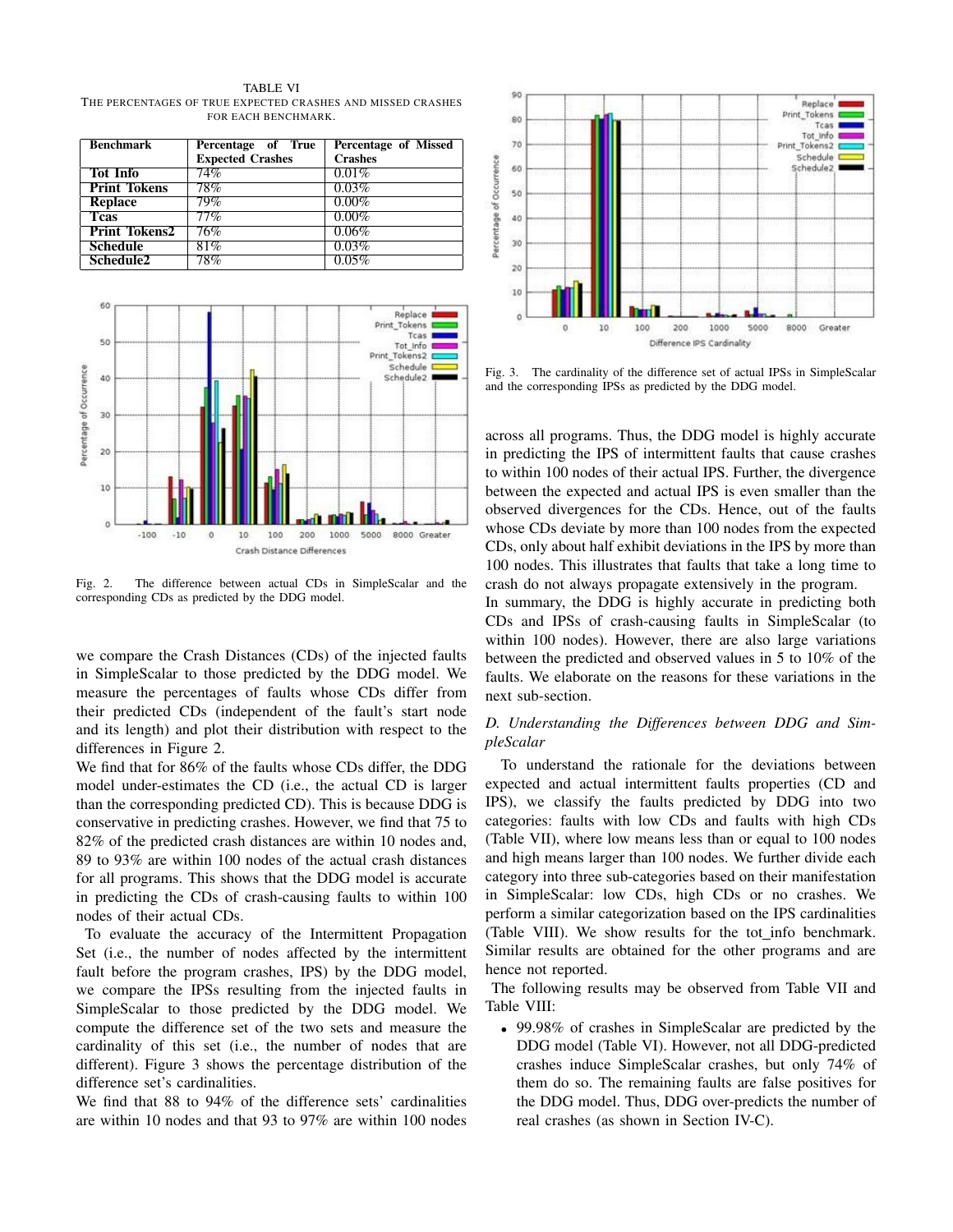TABLE VII EVALUATING THE PREDICTED CRASH DISTANCES FOR TOT INFO BENCHMARK.

|                         | Actual<br>Low<br>CD | <b>High</b> Actual<br>CD | <b>No Crashes</b> |
|-------------------------|---------------------|--------------------------|-------------------|
| Low Exp. CD $(99.98\%)$ | 66.40%              | 7.51%                    | 26.07%            |
| High Exp. CD $(0.02\%)$ | 0.003%              | $0.00\%$                 | 0.017%            |

TABLE VIII EVALUATING THE PREDICTED IPS CARDINALITIES (IPSC) FOR TOT INFO BENCHMARK.

|                            | Low Actual<br><b>IPSC</b> | High Actual<br><b>IPSC</b> | <b>No Crashes</b> |
|----------------------------|---------------------------|----------------------------|-------------------|
| Low Exp. IPSC $(100.00\%)$ | 71.67%                    | 2.26%                      | 26.07%            |
| High Exp. IPSC $(0.00\%)$  | $0.00\%$                  | $0.00\%$                   | $0.00\%$          |

- Of the 74% that the DDG model correctly predicts as crashes, it under-predicts the CD for about 9.85% (7.51% out of the 74%) of them. In other words, it predicts that all 74% of the faults crash fairly quickly (within 100 instructions), while in reality, only 90.15% of these faults do so.
- Of the 9.85% of the faults whose CDs are underpredicted, the DDG model assumes that all of them generate a low IPS cardinality (Table VIII). However, only 95.65% of the faults satisfy this criterion, whereas the remaining 4.35% of the faults have both high CDs and high IPS cardinalities.

Thus, the DDG model over-predicts the number of faults that cause crashes, but for the ones that it correctly predicts, it under-predicts the CD by about 9.85%. In these cases, it also under-predicts the IPS (for 4.35%). Thus, the DDG model accurately predicts CDs and IPSs for the majority of the faults that actually cause crashes with low crash distances. However, there are discrepancies for faults with high CDs. To gain a better understanding of the discrepancy, we demonstrate two examples where a fault results in a crash with a high CD and a high or a low IPS cardinality and the DDG predicts low CDs for the same faults. Due to space constraints, the examples can be found in the technical report version of the paper [17].

# *E. Understanding the Effect of Intermittent Fault Length*

In this subsection, we study the relationship between the intermittent fault's length and its predicted and actual CD and IPS cardinalities. Our goal is to understand how the DDG model's predictions are affected by the length of the fault. The numbers reported in this section pertain to the intermittent faults that are expected to cause crashes by the DDG model and actually do so in SimpleScalar (i.e., 74% to 81% of crashes in Table VI). We focus on faults whose CDs are less than 200 nodes since such faults constitute 90% of the total faults. The remaining faults are outliers and are hence ignored in this section. For the faults whose CD is less than 200, we plot the average CDs and IPS cardinalities (obtained in DDG and SimpleScalar), as a function of the fault's length. We report the results for only two applications, replace and print\_tokens. Similar results were obtained for the other applications and,



Fig. 4. The relationship between the intermittent fault length and average crash distance (CD) and the intermittent propagation set (IPS) for Print\_Tokens.



Fig. 5. The relationship between the intermittent fault length and average crash distance (CD) and the intermittent propagation set (IPS) for Replace.

for brevity, are not reported. Note that each point in the graph represents the average CD or IPS values for all crash-causing faults of a given length. The main observations for the graphs in Figures 4 and 5 are as follows:

- The predicted and actual CDs remain relatively constant with the length of the intermittent fault. However, actual CD is consistently larger than expected CD, which reaffirms the earlier observation that DDG under-predicts the CDs (Section IV-D). Nonetheless, the observed deviation in CDs is less than 8 nodes on average for all faults independent of their lengths.
- Both predicted and actual IPS cardinalities steadily increase with respect to the fault's length. However, our analysis using the DDG model over-predicts the cardinalities compared to the actual values. Further, the predicted IPS values increase linearly with the intermittent fault length. This is because the IPS predicted by the DDG contains at least the nodes that are directly affected by the intermittent fault.
- The average actual CD is 7 to 8 nodes and is independent of the fault's length. Hence, most crashes occur within 8 nodes from the start of the intermittent fault. Therefore, we focus on intermittent faults that are at most 10 instructions long.

These results demonstrate that the DDG model's predictions of relationships between the intermittent faults' properties (CD and IPS) and the faults' lengths have similar trends as the corresponding values obtained with fault-injection experiments.